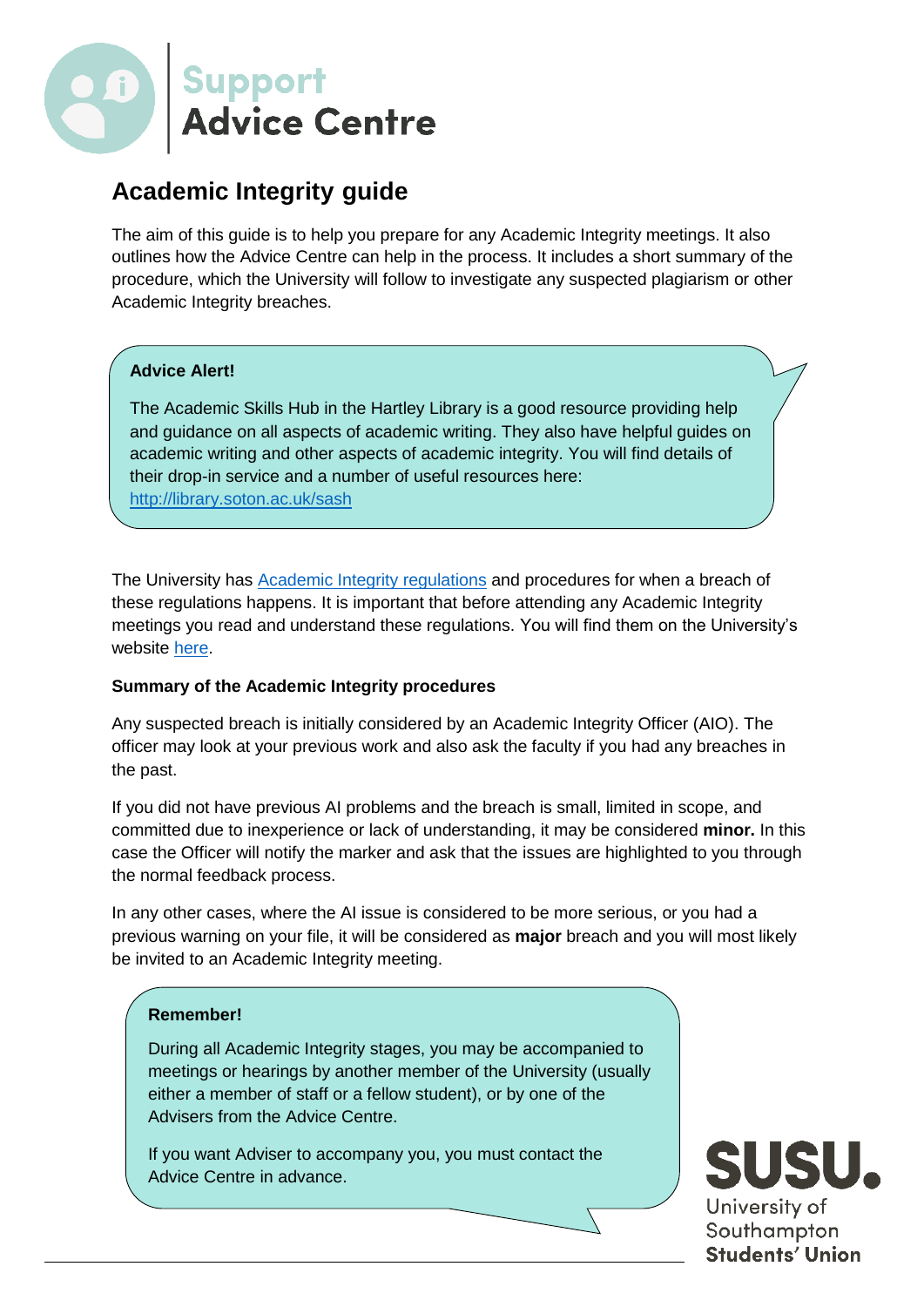

**An Academic Integrity meeting** with AI Officer is organised for major breaches, for example with large amounts of plagiarised text, exam regulations breaches or if you already had an AI warning before. The purpose of the meeting is to find out the reasons for the breach and also to help you understand how you should maintain Academic Integrity in future.

#### **What happens at the meeting with AI Officer?**

If you want to find out more about what happens at the meeting with AI Officer check this interactive resource: [http://edshare.soton.ac.uk/19389/2/story\\_html5.html](http://edshare.soton.ac.uk/19389/2/story_html5.html)

The outcomes of the meeting can be that:

- The AIO finds there was no breach, or
- The AIO finds there was a breach and imposes one or more of the penalties listed in the Academic Integrity regulations, or requests that the Academic Integrity Panel is convened to decide on the penalty, or
- The AIO refers your case directly to the Academic Integrity Panel without making any findings.

**Academic Integrity Panel** is set up if the AIO imposes a penalty that has an impact on the whole degree, or they feel that the case should be determined by a consensus of a senior panel of academics. You can also request to have an Academic Integrity Panel meeting if you dispute the findings or penalty imposed by the AIO. An Academic Integrity Panel involves a meeting with at least 3 panel members and yourself. You will be invited to explain what happened and answer any questions the panel may have, or to put forward the reasons for disputing the penalty. The panel may decide that there was no breach or confirm a breach has taken place and decide on one or more of the penalties available to them.

#### **What happens at the Academic Integrity Panel?**

If you want to find out more on what happens at AI Panel, have a look at this interactive resource: [http://edshare.soton.ac.uk/19361/2/story\\_html5.html](http://edshare.soton.ac.uk/19361/2/story_html5.html)

#### **What outcomes can I expect from an Academic Integrity meeting?**

If the Academic Integrity Officer or Academic Integrity Panel decide that you have breached the regulations, they can apply a penalty from a list of penalties under the Academic Integrity regulations. Penalties can vary from a written warning on your student file, to withdrawing an

> University of Southampton Students' Union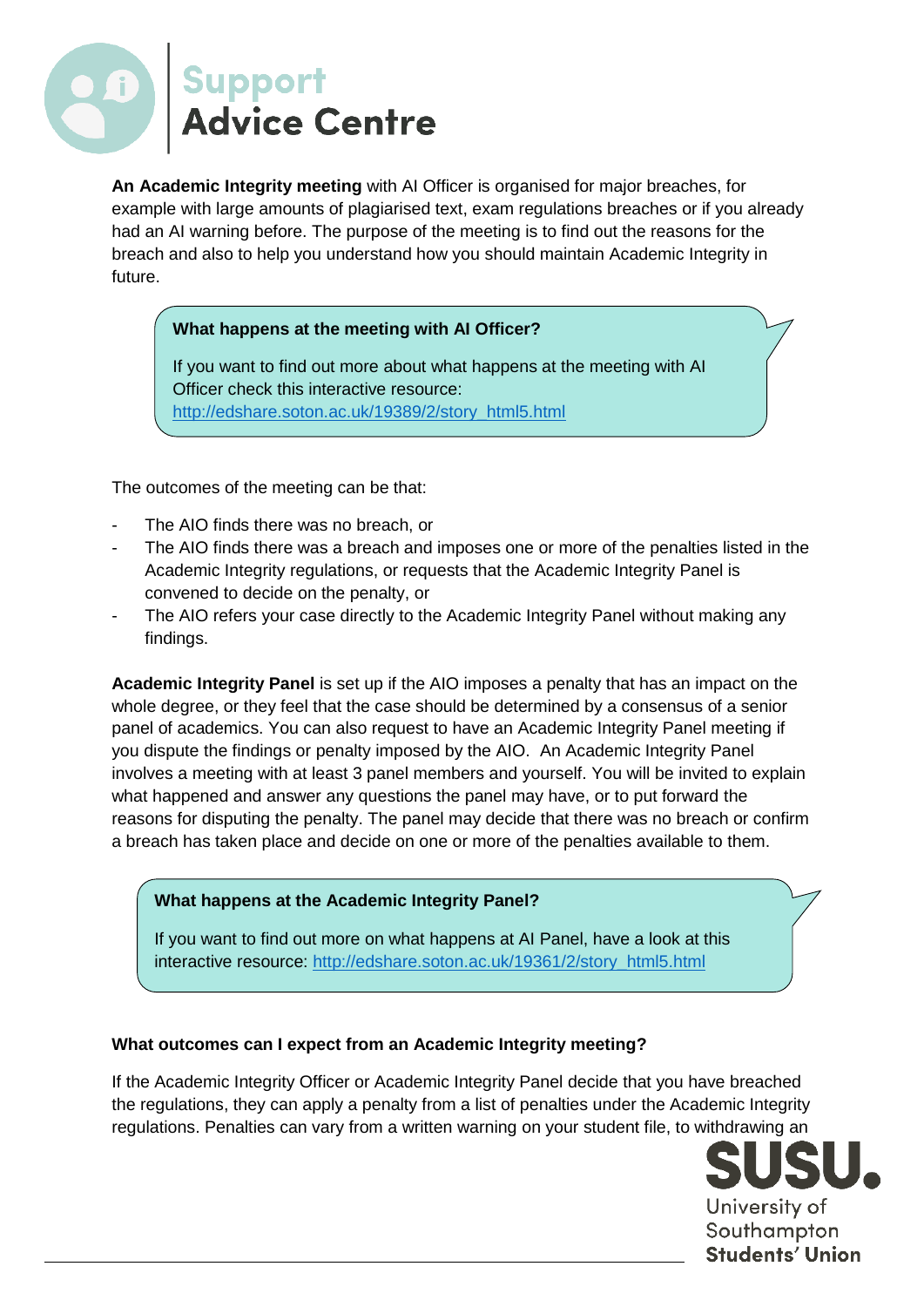

award if the breach was confirmed after you graduated. For a list of all penalties, see the [Academic Integrity regulations](http://www.southampton.ac.uk/assets/sharepoint/intranet/calendar/publicdocuments/Academic%20Integrity%20Regulations.pdf) Point 5 under Section A. You will normally be informed of the outcome within 5 working days of the meeting.

## **What can I do if I do not agree with the penalty?**

If the decision was made by the Academic Integrity Officer, you can request for your case to be reviewed by an Academic Integrity Panel. You have to make that request within 5 working days of the decision. You will be invited to appear before the Panel to outline your case.

If the decision was made by the Academic Integrity Panel, you may lodge an Academic Appeal, but only if you have grounds and evidence (see our Appeals guide or the **Academic** [Appeals regulations\)](http://www.southampton.ac.uk/assets/sharepoint/intranet/calendar/publicdocuments/Regulations%20Governing%20Academic%20Appeals%20by%20Students.pdf).

## **How can SUSU Advice Centre help me with AI problem?**

You can obtain support from the Advice Centre with:

- Help drafting a statement for any Academic Integrity meeting
- Support in any Academic Integrity meetings (you have the right to be accompanied)
- Discussing options after you have received an outcome

## **Action plan for getting help from Advice Centre and preparing for an Academic Integrity meeting**